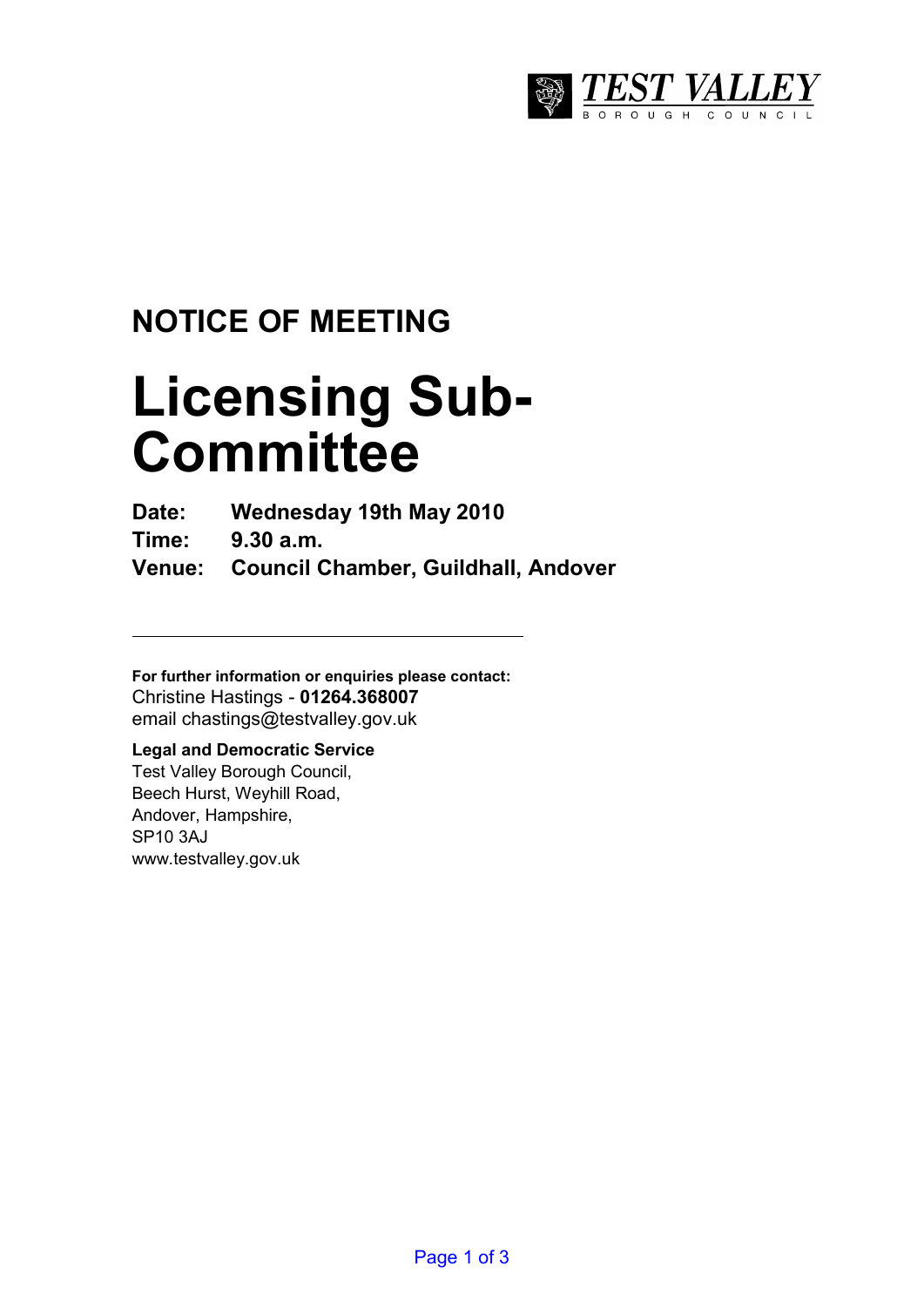#### **Membership of Licensing Sub-Committee**

| <b>MEMBER</b>              | <b>WARD</b>        |
|----------------------------|--------------------|
| Councillor Mrs A.F. Dyde   | <b>Valley Park</b> |
| Councillor A. Hope         | Over Wallop        |
| Councillor Mrs J. Whiteley | Alamein            |

In the event of a member selected becoming unavailable, the Head of Administration is authorised to select a replacement from the membership of the Licensing Committee.

### **LICENSING SUB-COMMITTEE PROCEDURE NOTES**

Representations have been received about an application under the Licensing Act 2003 and a meeting of the Licensing Sub-Committee will be held, details as above, to determine the application.

Copies of the representations are enclosed with this notice.

The applicant, and those responsible authorities and interested parties that have made representations may attend the meeting. They may be assisted or accompanied by other parties. They may call other persons to appear at the hearing only if they give notice to the licensing authority no later than five working days before the day of the hearing. Hearings are usually heard in public.

The above parties will have the opportunity to address the Sub-Committee and (if given permission by the Sub-Committee) will be able to question any other party.

If any party does not attend, the Sub-Committee may still consider the matter in their absence. If they do not attend, the Sub-Committee will still consider any application or representations that those parties have made.

The hearing will be conducted in accordance with the Licensing Sub-Committee Procedure Rules enclosed with this notice.

You may contact the Licensing Section on 01264 368013 for further advice.